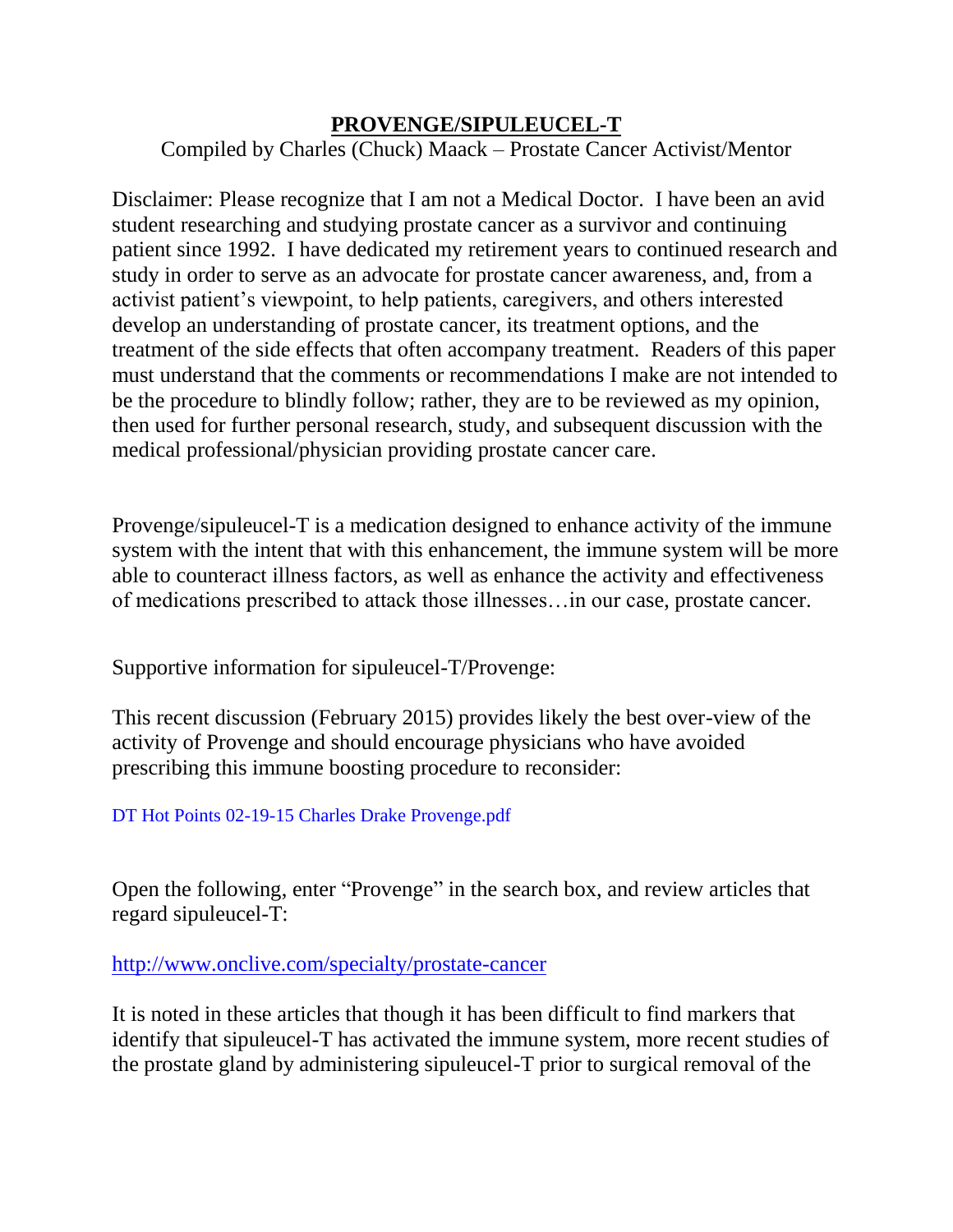gland, then reviewing the removed gland following removal, showed immune system activity.

According to study results presented at the 2012 Genitourinary Cancers Symposium, the study explored the possibility of using the vaccine earlier in the treatment timeline than its current approved indication for patients with asymptomatic or minimally symptomatic metastatic castration resistant prostate cancer.

In a phase II trial, 42 patients with localized prostate cancer who were slated for radical prostatectomy were given sipuleucel-T in three infusions administered 6 to 7 weeks prior to their surgeries. Prostate cell specimens were collected prior to and following treatment with sipuleucel-T. Patients were followed for 72 weeks, and also randomly assigned to receive a booster treatment with the vaccine or no further treatment.

At the time of the presentation in February 2012, immunohistochemistry analysis had been completed on 19 patients. "Significant increases (>2-fold) in CD3positive and CD4-positive T-cell populations were observed at the tumor rim, where benign and malignant glands interface, compared with the pretreatment biopsy," researchers said in their abstract. Surgical impact was measured by operative complications, procedure time, and estimated blood loss.

In a companion abstract, investigators reported a "robust immune system activation," including antigen-presenting cells and memory and activated mature B cells.

An explanation of the action of Provenge is explained in the URL below where you can scroll down to "Mechanism of Action"."

## <http://www.drugs.com/pro/provenge.html>

In a presentation at the17th European Cancer Congress (ECCO), Tomasz Beer, M.D.,FACP of the Oregon Health & Science University Knight Cancer Institute, a specialist in research and treatment with Provenge/sipuleucel-T, reported that in a study administering a second round of Provenge to seven men at an average 9.2 years following their initial treatment, and wherein they did several forms of diagnostics to determine activity, they determined that the effects on the immune system from the initial treatment were still in evidence this 9.2 years later. Then,